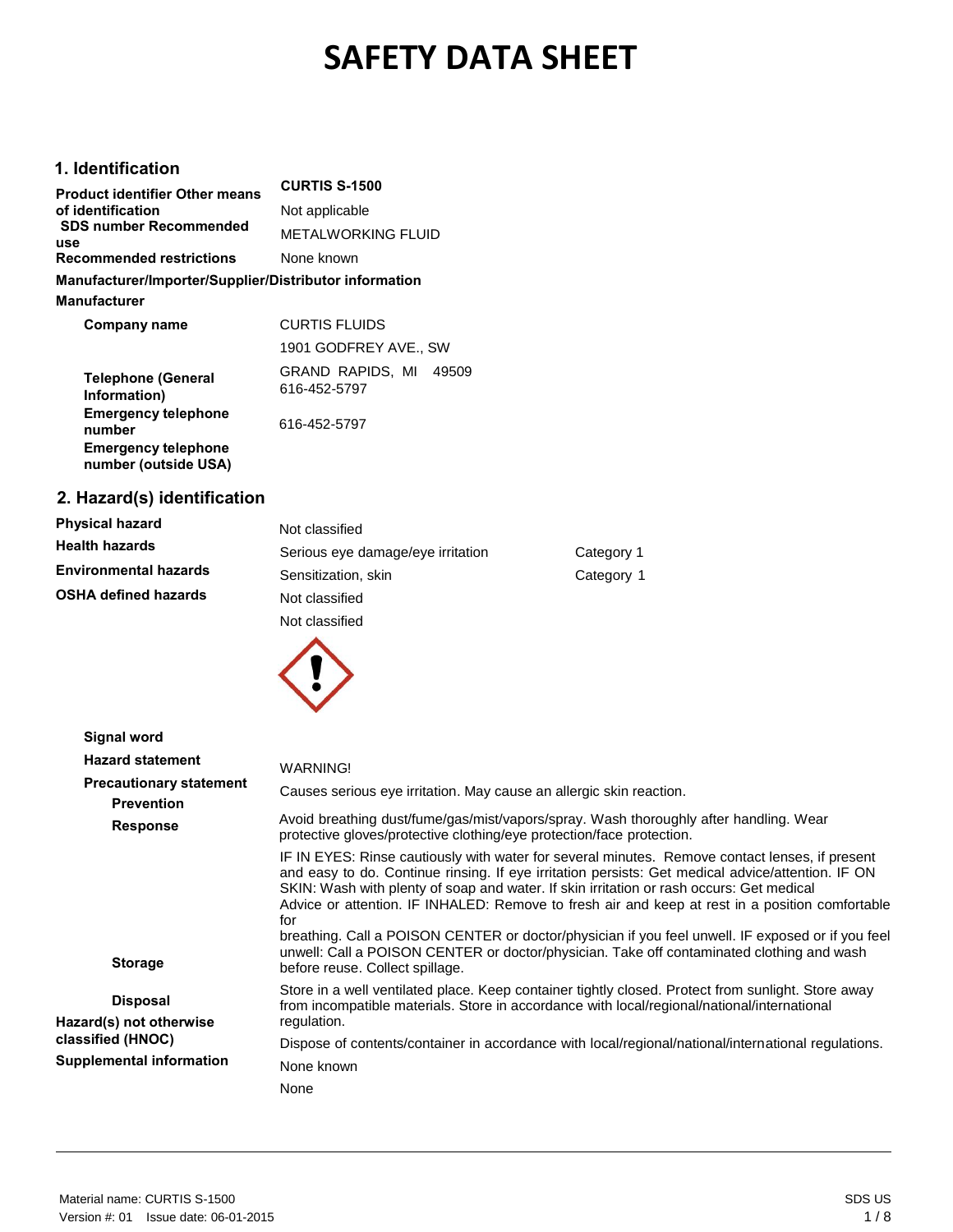## **3. Composition/information on ingredients**

#### **Mixtures**

| <b>Chemical name</b>                            | Common name and synonyms | <b>CAS</b> number | %       |
|-------------------------------------------------|--------------------------|-------------------|---------|
| SEVERELY-HYDROTREATED<br>NAPHTHENIC PETROLEUM   |                          | 64742-52-5        | $10-20$ |
| DIETHYLENE GLYCOL MONOBUTYL ETHER               |                          | 112-34-5          | $1 - 5$ |
| HEXAHYDRO-1,3,5-TRIS (2-HYDROXETHYL)-S-TRIAZINE |                          | 4719-04-4         | $1 - 5$ |

Other components below reportable levels

\*Designates that a specific chemical identity and/or percentage of composition has been withheld as a trade secret

| 4. First-aid measures                                                        |                                                                                                                                                                                                                                                                                                         |
|------------------------------------------------------------------------------|---------------------------------------------------------------------------------------------------------------------------------------------------------------------------------------------------------------------------------------------------------------------------------------------------------|
| <b>Inhalation</b>                                                            | If breathing is difficult, remove to fresh air and keep at rest in a position comfortable for breathing.<br>Call a POISON CENTER or doctor/physician if you feel unwell. Under normal conditions of<br>intended use, this material is not expected to be an inhalation hazard.                          |
| <b>Skin contact</b>                                                          | Immediately flush with plenty of water for at least 15 minutes while removing contaminated clothing<br>and shoes. If skin irritation occurs: Get medical advice/attention. Wash contaminated clothing<br>before reuse.                                                                                  |
| Eye contact                                                                  | Immediately flush eyes with plenty of water for at least 15 minutes. Remove contact lenses, if<br>present and easy to do. Continue rinsing. If eye irritation persists: Get medical advice/attention.                                                                                                   |
| Ingestion                                                                    | Rinse mouth thoroughly. Do not give liquids. Never give anything by mouth to a victim who is<br>unconscious or is having convulsions. Do not induce vomiting. If vomiting occurs, keep head low<br>so that stomach content doesn't get into the lungs. Get medical advice/attention if you feel unwell. |
| <b>Most important</b><br>symptoms/effects, acute and<br>delayed              | Severe eye irritation. Symptoms may include stinging, tearing, redness, swelling, and blurred<br>vision.                                                                                                                                                                                                |
| Indication of immediate<br>medical attention and special<br>treatment needed | Provide general supportive measures and treat symptomatically. Symptoms may be delayed.                                                                                                                                                                                                                 |
| <b>General information</b>                                                   | If exposed or concerned: Get medical advice/attention. Show this safety data sheet to the doctor in<br>attendance. Wash contaminated clothing before reuse.                                                                                                                                             |
| 5. Fire-fighting measures                                                    |                                                                                                                                                                                                                                                                                                         |
| Suitable extinguishing media                                                 | Foam. Dry chemicals. Carbon dioxide (CO2). Use extinguishing measures that are appropriate to<br>local circumstances and the surrounding environment.                                                                                                                                                   |
| Unsuitable extinguishing<br>media                                            | Do not use water jet as an extinguisher, as this will spread the fire.                                                                                                                                                                                                                                  |
| Specific hazards arising from<br>the chemical                                | During fire, gases hazardous to health may be formed.                                                                                                                                                                                                                                                   |
| Special protective equipment<br>and precautions for firefighters             | Wear suitable protective equipment.                                                                                                                                                                                                                                                                     |
| <b>Fire fighting</b><br>equipment/instructions                               | Use standard firefighting procedures and consider the hazards of other involved materials. Move<br>containers from fire area if you can do so without risk.                                                                                                                                             |
| <b>Specific methods</b>                                                      | Use standard firefighting procedures and consider the hazards of other involved materials. In the<br>event of fire and/or explosion do not breathe fumes.                                                                                                                                               |
| <b>General fire hazards</b>                                                  | No unusual fire or explosion hazards noted.                                                                                                                                                                                                                                                             |

## **6. Accidental release measures**

**Personal precautions, protective equipment and emergency procedures** Keep unnecessary personnel away. Keep people away from and upwind of spill/leak. Wear appropriate protective equipment and clothing during clean-up. Do not breathe mist or vapor. Do not touch damaged containers or spilled material unless wearing appropriate protective clothing. Ensure adequate ventilation. Local authorities should be advised if significant spillages cannot be contained. For personal protection, see section 8 of the SDS.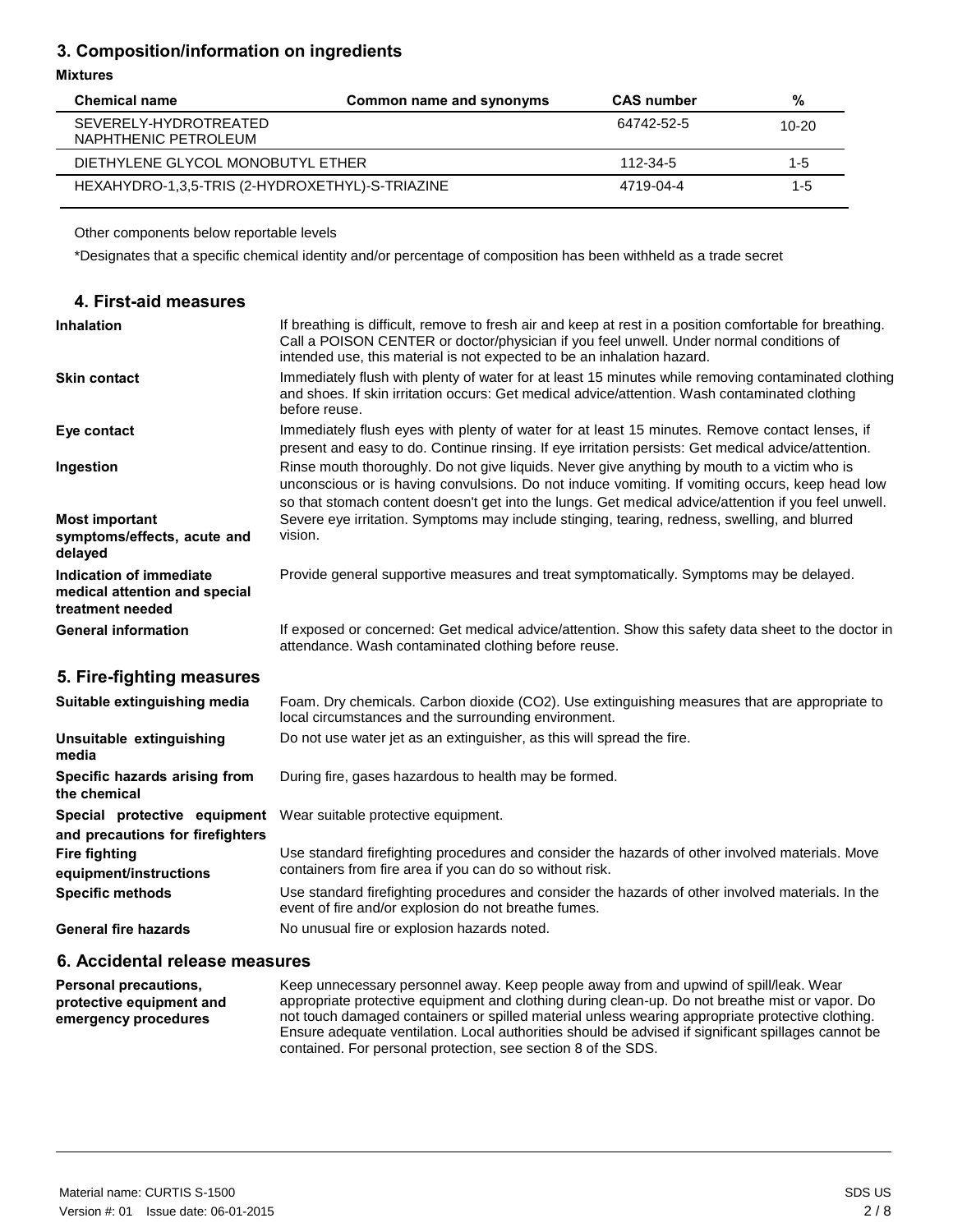| <b>Methods and materials for</b><br>containment and cleaning up | Local authorities should be advised if significant spillages cannot be contained.                                                                                                                                                                                                                                                                                                                                                         |  |
|-----------------------------------------------------------------|-------------------------------------------------------------------------------------------------------------------------------------------------------------------------------------------------------------------------------------------------------------------------------------------------------------------------------------------------------------------------------------------------------------------------------------------|--|
|                                                                 | Large Spills: Stop the flow of material, if this is without risk. Use water spray to reduce vapors or<br>divert vapor cloud drift. Dike the spilled material, where this is possible. Cover with plastic sheet to<br>prevent spreading. Absorb in vermiculite, dry sand or earth and place into containers. Clean up in<br>accordance with all applicable regulations. Following product recovery, flush area with water.                 |  |
|                                                                 | Small Spills: Wipe up with absorbent material (e.g. cloth, fleece). Clean surface thoroughly to<br>remove residual contamination.                                                                                                                                                                                                                                                                                                         |  |
| <b>Environmental precautions</b>                                | Never return spills to original containers for re-use. For waste disposal, see section 13 of the SDS.<br>Avoid discharge into drains, water courses or onto the ground. Contact local authorities in case of<br>spillage to drain/aquatic environment. Use appropriate containment to avoid environmental<br>contamination.                                                                                                               |  |
| 7. Handling and storage                                         |                                                                                                                                                                                                                                                                                                                                                                                                                                           |  |
| <b>Precautions for safe handling</b>                            | Do not cut, weld, solder, drill, grind, or expose containers to heat, flame, sparks, or other sources<br>of ignition. Avoid contact with eyes. Avoid prolonged exposure. Provide adequate ventilation. Wear<br>appropriate personal protective equipment. Observe good industrial hygiene practices.                                                                                                                                      |  |
| Conditions for safe storage,<br>including any incompatibilities | To maintain product quality, do not store in heat or direct sunlight. Store in original tightly closed<br>container. Room temperature - normal conditions. Store away from incompatible materials (see<br>Section 10 of the SDS). Keep this material away from food, drink and animal feed. Do not allow<br>material to freeze. If frozen, product may separate. Thaw completely at room temperature and stir<br>thoroughly prior to use. |  |

# **8. Exposure controls/personal protection**

# **Occupational exposure limits**

|  | U.S. - OSHA |
|--|-------------|
|  |             |

|                                                                                  | <b>Type</b>                                                                                                                                                                                                                                                                                                                                                                                                                                                                                 | Value                                                                                        |
|----------------------------------------------------------------------------------|---------------------------------------------------------------------------------------------------------------------------------------------------------------------------------------------------------------------------------------------------------------------------------------------------------------------------------------------------------------------------------------------------------------------------------------------------------------------------------------------|----------------------------------------------------------------------------------------------|
| SEVERELY-HYDROTREAT<br><b>NAPHTHENIC</b><br>FD.<br>PETROLEUM (CAS<br>64742-52-5) | PEL                                                                                                                                                                                                                                                                                                                                                                                                                                                                                         | $5 \text{ mg/m}$ 3                                                                           |
| U.S. - NIOSH                                                                     |                                                                                                                                                                                                                                                                                                                                                                                                                                                                                             |                                                                                              |
|                                                                                  | <b>Type</b>                                                                                                                                                                                                                                                                                                                                                                                                                                                                                 | Value                                                                                        |
| SEVERELY-HYDROTREAT<br>ED NAPHTHENIC<br>PETROLEUM (CAS<br>64742-52-5)            | <b>STEL</b>                                                                                                                                                                                                                                                                                                                                                                                                                                                                                 | $10 \text{ mg/m}$                                                                            |
|                                                                                  | <b>TWA</b>                                                                                                                                                                                                                                                                                                                                                                                                                                                                                  | $5 \text{ mg/m}$                                                                             |
| <b>ACGIH</b>                                                                     |                                                                                                                                                                                                                                                                                                                                                                                                                                                                                             |                                                                                              |
|                                                                                  | <b>Type</b>                                                                                                                                                                                                                                                                                                                                                                                                                                                                                 | <b>Value</b>                                                                                 |
| DIETHYLENE GLYCOL<br>MONOBUTYL ETHER (CAS<br>$112 - 34 - 5$                      | <b>TWA</b>                                                                                                                                                                                                                                                                                                                                                                                                                                                                                  | <b>10 PPM</b>                                                                                |
| Appropriate engineering<br>controls                                              | Good general ventilation (typically 10 air changes per hour) should be used. Ventilation rates<br>should be matched to conditions. If applicable, use process enclosures, local exhaust ventilation,<br>or other engineering controls to maintain airborne levels below recommended exposure limits. If<br>exposure limits have not been established, maintain airborne levels to an acceptable level. Provide<br>eyewash station. Eye wash fountain and emergency showers are recommended. |                                                                                              |
|                                                                                  | Individual protection measures, such as personal protective equipment                                                                                                                                                                                                                                                                                                                                                                                                                       |                                                                                              |
| <b>Eye/face protection</b>                                                       | recommended.                                                                                                                                                                                                                                                                                                                                                                                                                                                                                | Wear safety glasses with side shields (or goggles). Do not get in eyes. Eye wash fountain is |
| <b>Skin protection</b>                                                           |                                                                                                                                                                                                                                                                                                                                                                                                                                                                                             |                                                                                              |
| <b>Hand protection</b>                                                           | Use protective gloves made of: Nitrile.                                                                                                                                                                                                                                                                                                                                                                                                                                                     |                                                                                              |
| Other                                                                            | Wear suitable protective clothing and gloves.                                                                                                                                                                                                                                                                                                                                                                                                                                               |                                                                                              |
| <b>Respiratory protection</b>                                                    | In case of insufficient ventilation, wear suitable respiratory equipment.                                                                                                                                                                                                                                                                                                                                                                                                                   |                                                                                              |
| <b>Thermal hazards</b>                                                           | Wear appropriate thermal protective clothing, when necessary.                                                                                                                                                                                                                                                                                                                                                                                                                               |                                                                                              |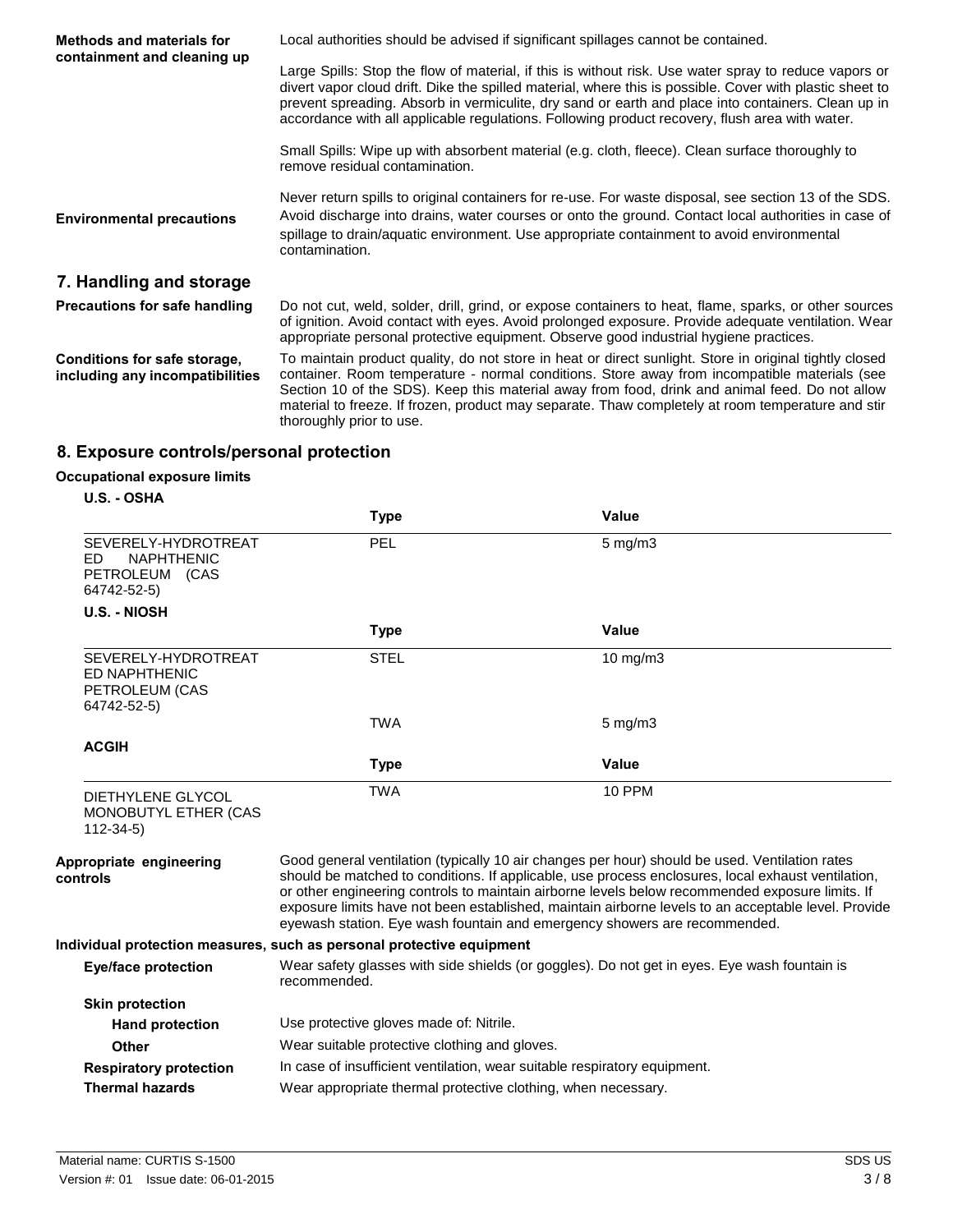**General hygiene** When using, do not eat, drink or smoke. Do not get in eyes, on skin, on clothing. Always observe **considerations** good personal hygiene measures, such as washing after handling the material and before eating, drinking, and/or smoking. Routinely wash work clothing and protective equipment to remove contaminants.

## **9. Physical and chemical properties**

| <b>Appearance</b>                                 | Clear                   |  |
|---------------------------------------------------|-------------------------|--|
| <b>Physical state</b>                             | Liquid                  |  |
| Form                                              | Liquid                  |  |
| Color                                             | Amber                   |  |
| Odor                                              | PETROLEUM               |  |
| Odor threshold                                    | Not available.          |  |
| рH                                                | 9.3-9.8 Typical         |  |
| Melting point/freezing point                      | $<$ 32 °F ( $<$ 0 °C)   |  |
| Initial boiling point and boiling<br>range        | > 212 °F (> 100 °C)     |  |
| <b>Flash point</b>                                | Not applicable          |  |
| <b>Evaporation rate</b>                           | Like water when diluted |  |
| Flammability (solid, gas)                         | Not applicable          |  |
| Upper/lower flammability or explosive limits      |                         |  |
| <b>Flammability limit - lower</b><br>(%)          | Not available           |  |
| <b>Flammability limit - upper</b><br>(%)          | Not available           |  |
| Explosive limit - lower (%)                       | Not available           |  |
| Explosive limit - upper (%)                       | Not available           |  |
| Vapor pressure                                    | Not available           |  |
| Vapor density                                     | Not available           |  |
| <b>Relative density</b>                           | Not available           |  |
| Solubility(ies)                                   | 100 % Water Miscible    |  |
| <b>Partition coefficient</b><br>(n-octanol/water) | Not available           |  |
| <b>Auto-ignition temperature</b>                  | Not available           |  |
| <b>Decomposition temperature</b>                  | Not available           |  |
| <b>Viscosity</b>                                  | Not available           |  |
| <b>Other information</b>                          |                         |  |
| pH in aqueous solution                            | $9.1 \& 5\%$            |  |
| <b>Specific gravity</b>                           | 1.01                    |  |
| VOC ASTM D2369                                    | 13%                     |  |

## **10. Stability and reactivity**

| <b>Reactivity</b>                          | The product is stable and non-reactive under normal conditions of use, storage and transport.            |
|--------------------------------------------|----------------------------------------------------------------------------------------------------------|
| <b>Chemical stability</b>                  | Material is stable under normal conditions.                                                              |
| Possibility of hazardous<br>reactions      | No dangerous reaction known under conditions of normal use. Hazardous polymerization does not<br>occur.  |
| <b>Conditions to avoid</b>                 | Heat, flames and sparks. Temperatures exceeding the flash point. Contact with incompatible<br>materials. |
| Incompatible materials                     | Avoid contact with oxidizers or reducing agents.                                                         |
| <b>Hazardous decomposition</b><br>products | Smoke, fumes, and oxides of carbon                                                                       |

## **11. Toxicological information**

#### **Information on likely routes of exposure**

**Inhalation** Prolonged inhalation may be harmful. May be harmful if swallowed and enters airways.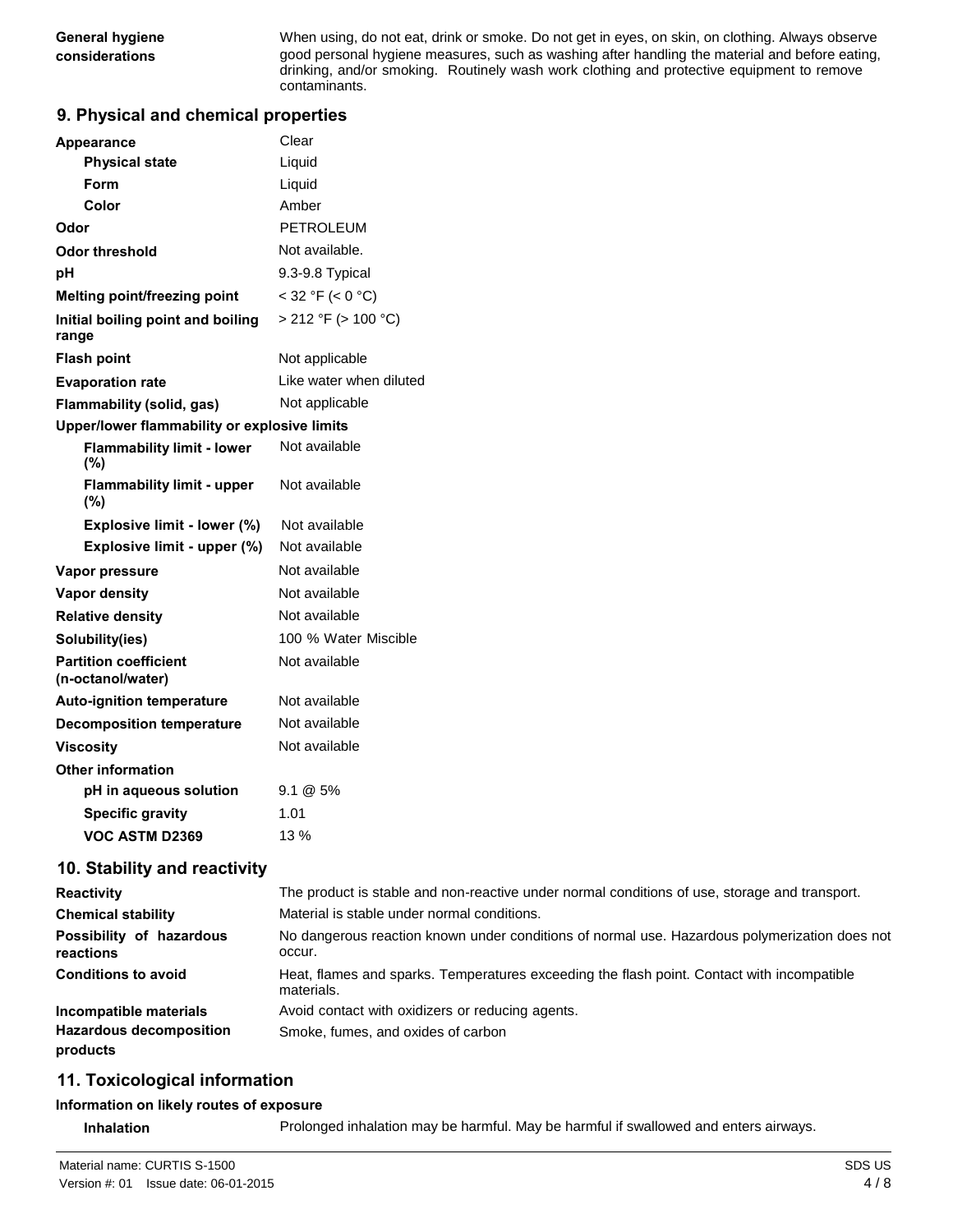| <b>Skin contact</b>                                                                | May be irritating to the skin. Frequent or prolonged contact may defat and dry the skin, leading to<br>discomfort and dermatitis. |                     |
|------------------------------------------------------------------------------------|-----------------------------------------------------------------------------------------------------------------------------------|---------------------|
| Eye contact                                                                        | Causes serious eye irritation. Direct contact with eyes may cause temporary irritation.                                           |                     |
| Ingestion                                                                          | Expected to be a low ingestion hazard.                                                                                            |                     |
| Symptoms related to the<br>physical, chemical and<br>toxicological characteristics | Severe eye irritation. Symptoms may include stinging, tearing, redness, swelling, and blurred<br>vision.                          |                     |
| Information on toxicological effects                                               |                                                                                                                                   |                     |
| <b>Acute toxicity</b>                                                              | Expected to be a low hazard for usual industrial or commercial handling by trained personnel.                                     |                     |
| <b>Components</b>                                                                  | <b>Species</b>                                                                                                                    | <b>Test Results</b> |
|                                                                                    | SEVERELY-HYDROTREATED NAPHTHENIC PETROLEUM (CAS 64742-52-5)                                                                       |                     |
| <b>Acute</b>                                                                       |                                                                                                                                   |                     |
| Dermal                                                                             |                                                                                                                                   |                     |
| LD50                                                                               | Rabbit                                                                                                                            | > 5000 mg/kg        |
| Inhalation                                                                         |                                                                                                                                   |                     |
| <b>LC50</b>                                                                        | Rat                                                                                                                               | 5.7 mg/l, 4 hours   |
| Oral                                                                               |                                                                                                                                   |                     |
| LD50                                                                               | Rat                                                                                                                               | $> 5000$ mg/kg      |
| DIETHYLENE GLYCOL MONOBUTYL ETHER (CAS 112-34-5<br>Dermal                          |                                                                                                                                   |                     |
| LD 50                                                                              | Rabbit                                                                                                                            | 2700 mg/kg          |
| Oral                                                                               | Guinea Pig                                                                                                                        | 2000 mg/kg          |
| 3-IODO-2-PROPYNYL BUTYLCARBAMATE (CAS 55406-53-6)<br>Dermal                        |                                                                                                                                   |                     |
| LD50                                                                               | Rabbit                                                                                                                            | >2000 mg/kg         |
| Oral                                                                               |                                                                                                                                   |                     |
| LD50                                                                               | Rat                                                                                                                               | $1.1$ g/kg          |
|                                                                                    | * Estimates for product may be based on additional component data not shown.                                                      |                     |

| <b>Skin corrosion/irritation</b>     | Prolonged skin contact may cause temporary irritation. Defatting, drying and cracking of skin.                      |
|--------------------------------------|---------------------------------------------------------------------------------------------------------------------|
| Serious eye damage/eye<br>irritation | Causes serious eye irritation.                                                                                      |
| Respiratory or skin sensitization    |                                                                                                                     |
| <b>Respiratory sensitization</b>     | Not a respiratory sensitizer.                                                                                       |
| <b>Skin sensitization</b>            | This product is not expected to cause skin sensitization.                                                           |
| Germ cell mutagenicity               | No data available to indicate product or any components present at greater than 0.1% are<br>mutagenic or genotoxic. |
| Carcinogenicity                      | This product is not considered to be a carcinogen by IARC, ACGIH, NTP, or OSHA.                                     |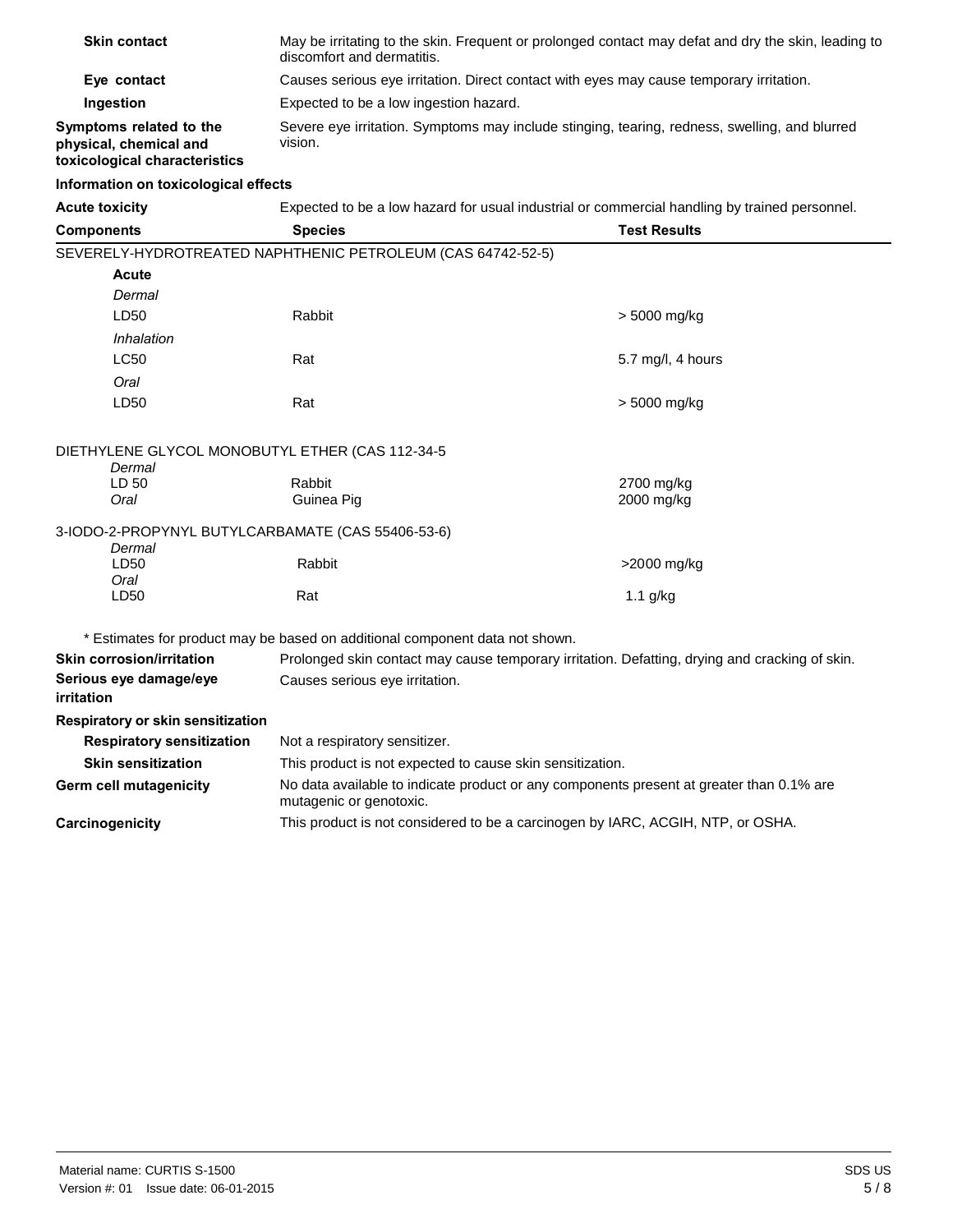| US. OSHA Specifically Regulated Substances (29 CFR 1910.1001-1050)            |                         |                                                            |                                                                                                                                                                                                       |
|-------------------------------------------------------------------------------|-------------------------|------------------------------------------------------------|-------------------------------------------------------------------------------------------------------------------------------------------------------------------------------------------------------|
| Not listed.                                                                   |                         |                                                            |                                                                                                                                                                                                       |
| <b>Reproductive toxicity</b>                                                  |                         |                                                            | This product is not expected to cause reproductive or developmental effects.                                                                                                                          |
| Specific target organ toxicity -<br>single exposure                           | Not classified.         |                                                            |                                                                                                                                                                                                       |
| Specific target organ toxicity -<br>repeated exposure                         | Not classified.         |                                                            |                                                                                                                                                                                                       |
| <b>Aspiration hazard</b>                                                      | injury or death.        |                                                            | If aspirated into lungs during swallowing or vomiting, may cause chemical pneumonia, pulmonary                                                                                                        |
| <b>Chronic effects</b>                                                        |                         | Prolonged inhalation may be harmful.                       |                                                                                                                                                                                                       |
| 12. Ecological information                                                    |                         |                                                            |                                                                                                                                                                                                       |
| <b>Ecotoxicity</b>                                                            |                         |                                                            | The product is not classified as environmentally hazardous. However, this does not exclude the<br>possibility that large or frequent spills can have a harmful or damaging effect on the environment. |
| <b>Components</b>                                                             |                         | <b>Species</b>                                             | <b>Test Results</b>                                                                                                                                                                                   |
|                                                                               |                         |                                                            |                                                                                                                                                                                                       |
| SEVERELY-HYDROTREATED NAPHTHENIC PETROLEUM (CAS 64742-52-5)<br><b>Aquatic</b> |                         |                                                            |                                                                                                                                                                                                       |
| Acute                                                                         |                         |                                                            |                                                                                                                                                                                                       |
| Fish                                                                          | LC50                    | Fish                                                       | > 100 mg/l, 96 hours                                                                                                                                                                                  |
| * Estimates for product may be based on additional component data not shown.  |                         |                                                            |                                                                                                                                                                                                       |
| Persistence and degradability                                                 |                         | No data is available on the degradability of this product. |                                                                                                                                                                                                       |
| <b>Bioaccumulative potential</b>                                              |                         |                                                            |                                                                                                                                                                                                       |
| Partition coefficient n-octanol / water (log Kow)                             |                         |                                                            |                                                                                                                                                                                                       |
|                                                                               |                         |                                                            |                                                                                                                                                                                                       |
| <b>Mobility in soil</b>                                                       | No data available.      |                                                            |                                                                                                                                                                                                       |
| Other adverse effects                                                         |                         |                                                            | No other adverse environmental effects (e.g. ozone depletion, photochemical ozone creation<br>potential, endocrine disruption, global warming potential) are expected from this component.            |
| 13. Disposal considerations                                                   |                         |                                                            |                                                                                                                                                                                                       |
| <b>Disposal instructions</b>                                                  |                         |                                                            | Consult authorities before disposal. Do not contaminate ponds, waterways or ditches with                                                                                                              |
|                                                                               |                         | local/regional/national/international regulations.         | chemical or used container. Dispose of contents/container in accordance with                                                                                                                          |
| Local disposal regulations                                                    |                         | Dispose in accordance with all applicable regulations.     |                                                                                                                                                                                                       |
| Hazardous waste code                                                          | disposal company.       |                                                            | The waste code should be assigned in discussion between the user, the producer and the waste                                                                                                          |
| Waste from residues / unused<br>products                                      | Disposal instructions). |                                                            | Dispose of in accordance with local regulations. Empty containers or liners may retain some<br>product residues. This material and its container must be disposed of in a safe manner (see:           |
| <b>Contaminated packaging</b>                                                 |                         | emptied. Do not re-use empty containers.                   | Empty containers should be taken to an approved waste handling site for recycling or disposal.<br>Since emptied containers may retain product residue, follow label warnings even after container is  |
| 14. Transport information                                                     |                         |                                                            |                                                                                                                                                                                                       |
| <b>DOT</b>                                                                    |                         |                                                            |                                                                                                                                                                                                       |
| Not regulated as dangerous goods. Not regulated by D.O.T.                     |                         |                                                            |                                                                                                                                                                                                       |
| <b>IATA</b>                                                                   |                         |                                                            |                                                                                                                                                                                                       |
| Not regulated as dangerous goods. Not regulated by D.O.T.                     |                         |                                                            |                                                                                                                                                                                                       |

**IMDG** 

Not regulated as dangerous goods. Not regulated by D.O.T.

**Transport in bulk according to** Not established. **Annex II of MARPOL 73/78 and the IBC Code**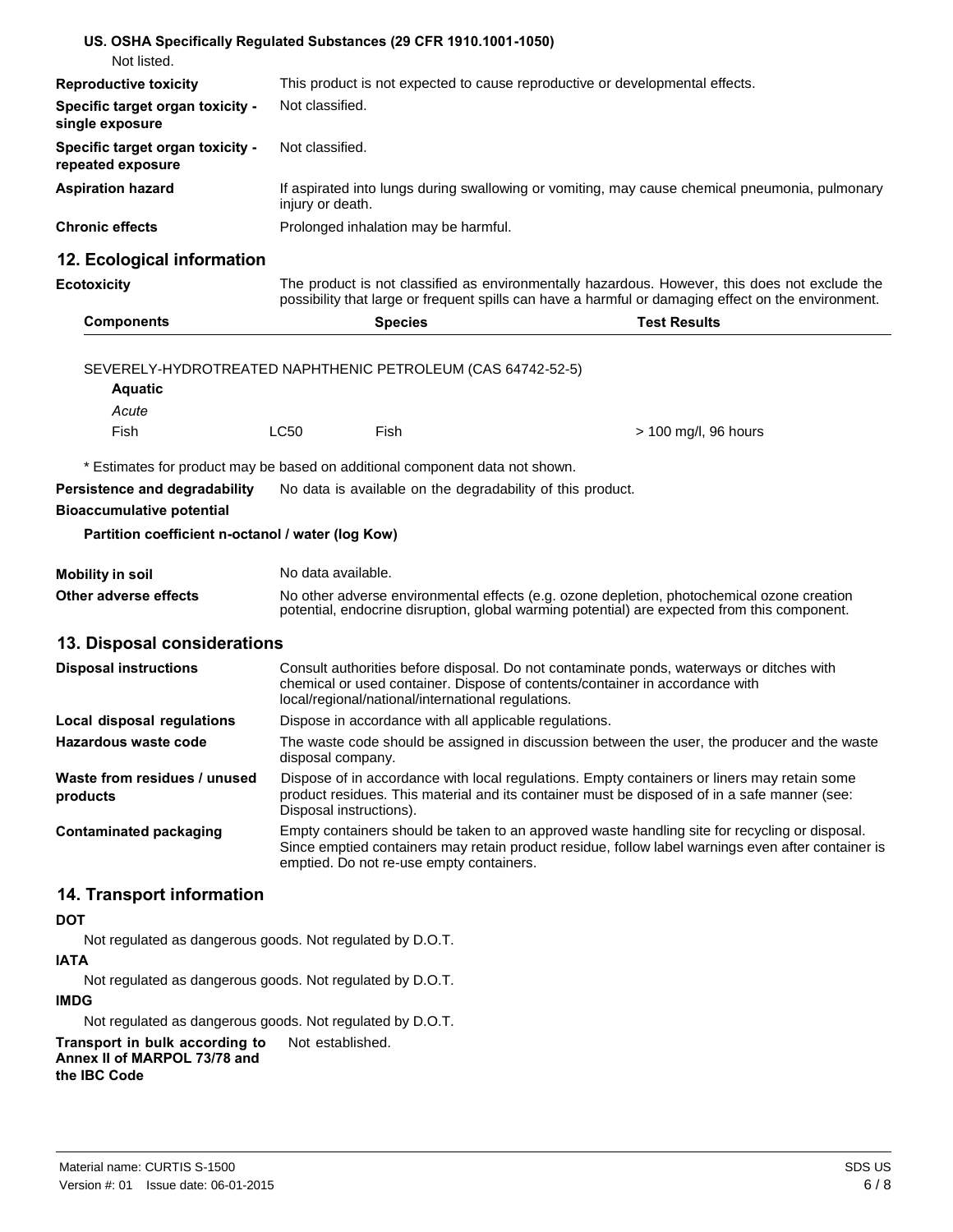## **15. Regulatory information**

**US federal regulations** This product is a "Hazardous Chemical" as defined by the OSHA Hazard Communication Standard, 29 CFR 1910.1200. It may be reportable under the provisions of SARA Sections 311 and 312 if specific threshold criteria are met or exceeded. **TSCA Section 12(b) Export Notification (40 CFR 707, Subpt. D)**  HEXAHYDRO-1,3,5-TRIS (2-HYDROXYTHYL)-S-TRIAZINE (CAS 4719-04-4) 1.0% One time export notification only **CERCLA Hazardous Substance List (40 CFR 302.4)**  Not listed. **SARA 304 Emergency release notification** 

Not regulated.

**US. OSHA Specifically Regulated Substances (29 CFR 1910.1001-1050)** 

Not listed.

**Hazard** 

### **Superfund Amendments and Reauthorization Act of 1986 (SARA)**

| categories | Immediate Hazard - Yes<br>Delayed Hazard -<br>Fire Hazard -<br>Pressure Hazard -<br>Reactivity Hazard - No | No<br>N٥<br>No |
|------------|------------------------------------------------------------------------------------------------------------|----------------|
|            |                                                                                                            |                |

#### **SARA 302 Extremely hazardous substance**

Not listed.

**SARA 311/312 Hazardous** Yes **chemical** 

### **SARA 313 (TRI reporting)**

| DIETHYLENE GLYCOL MONOBUTYL ETHER | CAS 112-34-5 | 1-5 % BY WEIGHT                   |
|-----------------------------------|--------------|-----------------------------------|
| 3-IODO-2-PROPYNYL BUTYLCARBAMATE  |              | CAS 55406-53-6 0.1-1.0% BY WEIGHT |

### **Other federal regulations**

| Clean Air Act (CAA) Section 112 Hazardous Air Pollutants (HAPs) List |  |
|----------------------------------------------------------------------|--|
|----------------------------------------------------------------------|--|

Not regulated.

**Clean Air Act (CAA) Section 112(r) Accidental Release Prevention (40 CFR 68.130)** 

Not regulated.

**Safe Drinking Water Act** Not regulated.

**(SDWA)** 

- **US state regulations**
- **FDA** Not regulated.
	-
- **US. California Controlled Substances. CA Department of Justice (California Health and Safety Code Section 11100)**  Not listed.
- **US. Massachusetts RTK - Substance List** 
	- Not regulated.
- **US. New Jersey Worker and Community Right-to-Know Act** 
	- Not listed.
- **US. Pennsylvania Worker and Community Right-to-Know Law** 
	- Not listed.
- **US. Rhode Island RTK**

Not regulated.

**Quality Management**

**1144 (VOC Emissions)**

**California South Coast Air**  This product is subject to SCAQMD Rule 1144; it is compliant and may be sold and used in the **District (SCAQMD) Rule**  SCAQMD. The VOC content of the product is 73 g/L, measured by ASTM Method E-1868-10. This product has a specified use dilution VOC limit of 75 g/L, the maximum dilution concentration is 100 % to maintain compliance.

#### **US. California Proposition 65**

California Safe Drinking Water and Toxic Enforcement Act of 1986 (Proposition 65): This material is not known to contain any chemicals currently listed as carcinogens or reproductive toxins.

#### **International Inventories**

| Country(s) or region | Inventory name                      | On inventory or exempt (yes/no)* |
|----------------------|-------------------------------------|----------------------------------|
| Canada               | Domestic Substances List (DSL)      | Yes                              |
| Canada               | Non-Domestic Substances List (NDSL) | No                               |